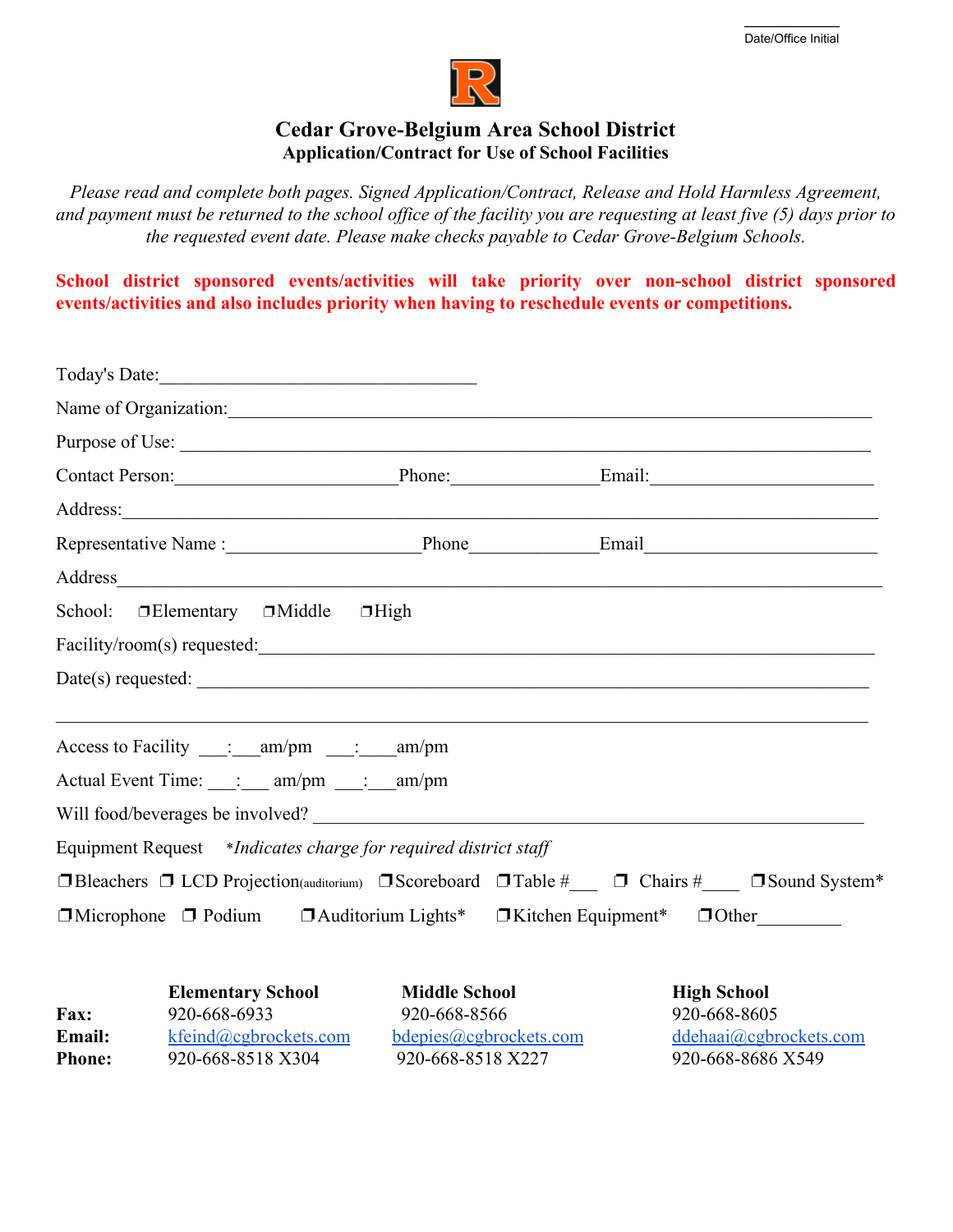Additional costs will be billed if custodial services or repairs are required. The applicant agrees to abide by all applicable policies and guidelines of the School District and the Release and Hold Harmless Agreement.

## **RELEASE AND HOLD HARMLESS AGREEMENT**

The Applicant is strictly prohibited from using School District property for any purpose or at any time not explicitly specified in this contract (hereinafter "Unauthorized Use"). The Applicant's Unauthorized Use of School District property shall constitute trespass. In addition to all other liability assumed by the Applicant in this Agreement, the Applicant shall be wholly and completely liable for any damages, injuries, or other harm to any person or property resulting from any Unauthorized Use and shall indemnify and hold harmless the School District from the same. The Applicant will take all steps reasonably necessary to protect and safeguard the property from damage, vandalism, extra-ordinary wear-and-tear, or other adverse effects caused by or arising out of any aspect of use of the Property by the Applicant, to include conduct by participants as well as conduct on the part of all other persons who are present during the activity. The Applicant is informed and acknowledges that the School District has no knowledge of any hidden or concealed defects or hazardous conditions on the Property which are not observable. The Applicant represents and warrants that it has had an opportunity to inspect and review the School District equipment the Applicant will use on the Property and that the Applicant has all necessary skill and expertise to safety use and/or operate such equipment, including any safety equipment. The Applicant acknowledges that the School District will not supervise any persons on the Property during the Applicant's use of the Property or equipment on the Property and that the Applicant will be solely responsible for the training supervision, instruction, and regulation of all persons on the Property. The Applicant represents and warrants that it will take all steps necessary to assure the supervision, safety, and welfare of all persons present upon the Property in the course of its use of the Property. The Applicant is informed and acknowledges that the School District assumes no responsibility for the supervision, safety and welfare of persons present upon the property in the course of its use by the Applicant. The Applicant will reimburse School District for the cost of repair or replacement of any portion of the Property which may be damaged as the result of use of the Property. The Applicant is informed and acknowledges that the School District does not carry or provide group or individual accident or athletic insurance which will provide compensation to the Applicant or any person participating in the activity conducted upon the property by the Applicant for potential claims arising out of participation in the activity to include, but not limited to, claims for personal injury, medical expenses and property damage. In consideration of the terms of this Agreement, the adequacy of which is hereby acknowledged, the Applicant releases, forever discharges and agrees to defend, indemnify and hold harmless the School District from all claims, rights, causes of action, damages and demands whatsoever, including, but not limited to, all liability and judgments for personal injuries, known and unknown, property damage, costs, loss of services or expenses of any type, including attorney fees, which any person may have or attempt to assert against the School District or which the School District may incur, arising out of, relating to, concerning or in any way connected with the Applicant's Authorized Use of the Property. If the Applicant is a corporation, limited liability company, trust, or other entity distinct from its members or principals, the individual whose signature appears below represents and warrants that said individual has full and complete authority to bind the Applicant to the terms of this Agreement. If the Applicant is an individual, or one or more individuals, the Applicant represents and warrants that all individuals that will use the Property have signed this Agreement below and, furthermore, the Applicant acknowledges that failure of each individual utilizing the Property to execute this Agreement shall render this Agreement void and without effect. In which case, no authority for the use of the Property shall be conferred hereby.

This Agreement, and the waivers, releases and indemnifications herein, include but are not limited to, any claims or causes of action whatsoever related to or resulting from the Applicant, or any participant, guest, attendee, or other person on the Property during the Applicant's use of the Property, being exposed to or contracting any communicable disease, including, but not limited to, COVID-19. The Applicant further agrees and warrants that it shall take all precautions and measures reasonably necessary to prevent the transmission and spread of any communicable disease while using the Property, including adherence, and insistence on and enforcement of adherence by others on the Property during Applicant's use, to any and all orders and guidelines issued by local, state and federal authorities, including those issued by the National Centers for Disease Control and Prevention, and any policies of the School District, related to the prevention of the transmission and spread of communicable diseases, including COVID-19.

Applicant Signature \_\_\_\_\_\_\_\_\_\_\_\_\_\_\_\_\_\_\_\_\_\_\_\_\_\_\_\_\_\_\_\_\_\_\_\_\_\_\_\_\_\_\_\_\_\_ Date \_\_\_\_\_\_\_\_\_\_\_\_\_\_\_\_\_\_\_\_

**Total Fee \$\_\_\_\_\_\_\_\_\_\_\_\_\_\_\_\_\_\_\_\_\_\_\_\_\_\_\_\_\_\_\_\_\_\_\_\_\_\_\_\_\_\_\_\_\_\_\_\_\_\_\_\_\_\_\_\_\_\_\_\_\_\_\_\_\_\_\_\_\_\_\_\_\_\_\_\_\_\_**